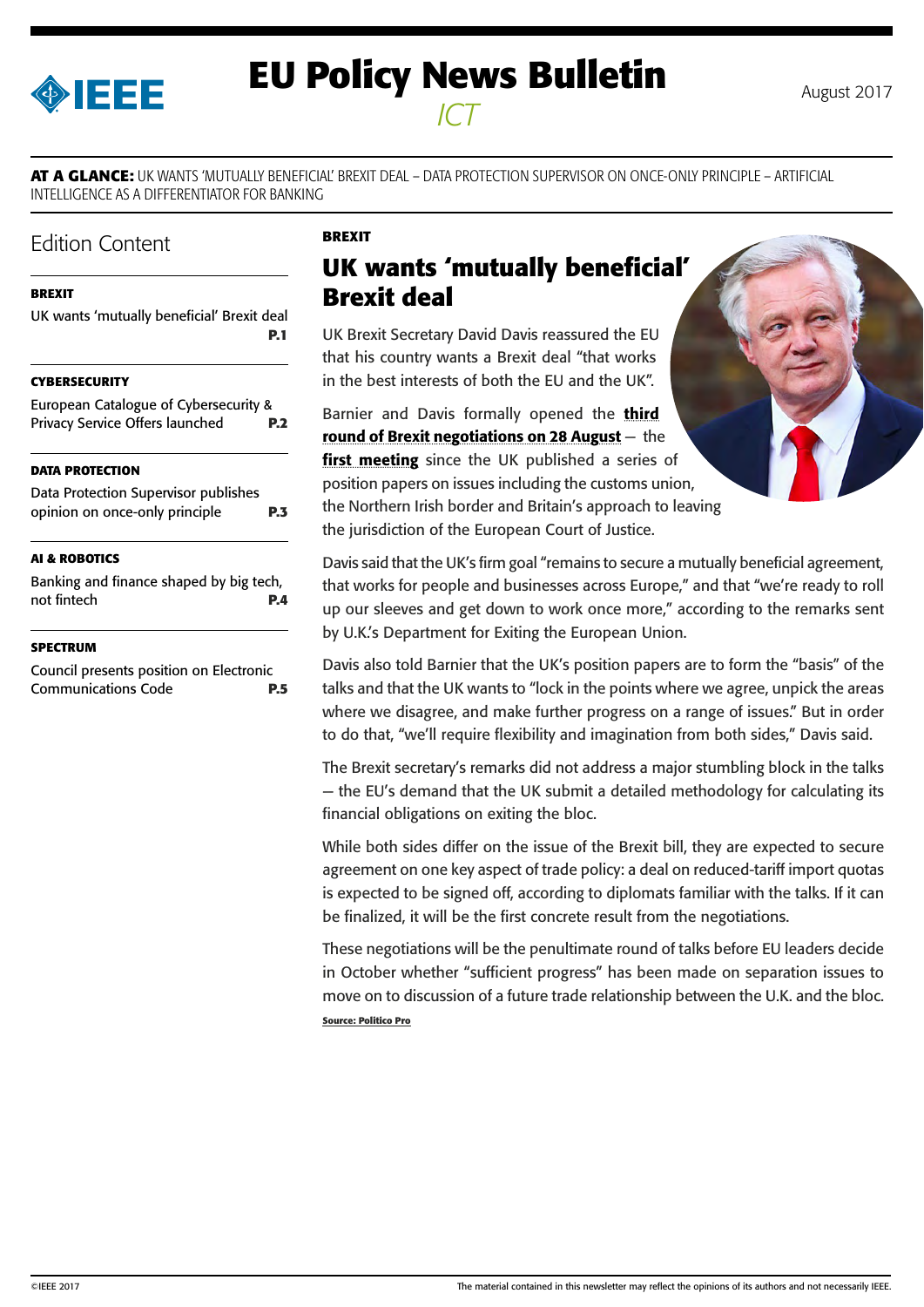## <span id="page-1-0"></span>**[BREXIT](#page-0-0)**

[UK wants 'mutually beneficial' Brexit deal](#page-0-0) **[P.1](#page-0-0)**

## **CYBERSECURITY**

European Catalogue of Cybersecurity & Privacy Service Offers launched **P.2**

## **[DATA PROTECTION](#page-2-0)**

[Data Protection Supervisor publishes](#page-2-0)  [opinion on once-only principle](#page-2-0) **P.3**

### **[AI & ROBOTICS](#page-3-0)**

[Banking and finance shaped by big tech,](#page-3-0)  [not fintech](#page-3-0) **P.4**

### **[SPECTRUM](#page-4-0)**

[Council presents position on Electronic](#page-4-0)  [Communications Code](#page-4-0) **P.5**

#### **CYBERSECURITY**

## **European Catalogue of Cybersecurity & Privacy Service Offers launched**



This month the European Commission launched the European Catalogue of Cybersecurity & Privacy Service Offers. The

catalogue contains information and results from cybersecurity & privacy research and innovation initiatives funded on a European, national and regional basis. The catalogue is an initiative of the EU-funded project **[Cyberwatching.eu](https://www.cyberwatching.eu/)**, the European observatory of research and innovation in the field of cybersecurity and privacy.

**Source: Dods + European Commission**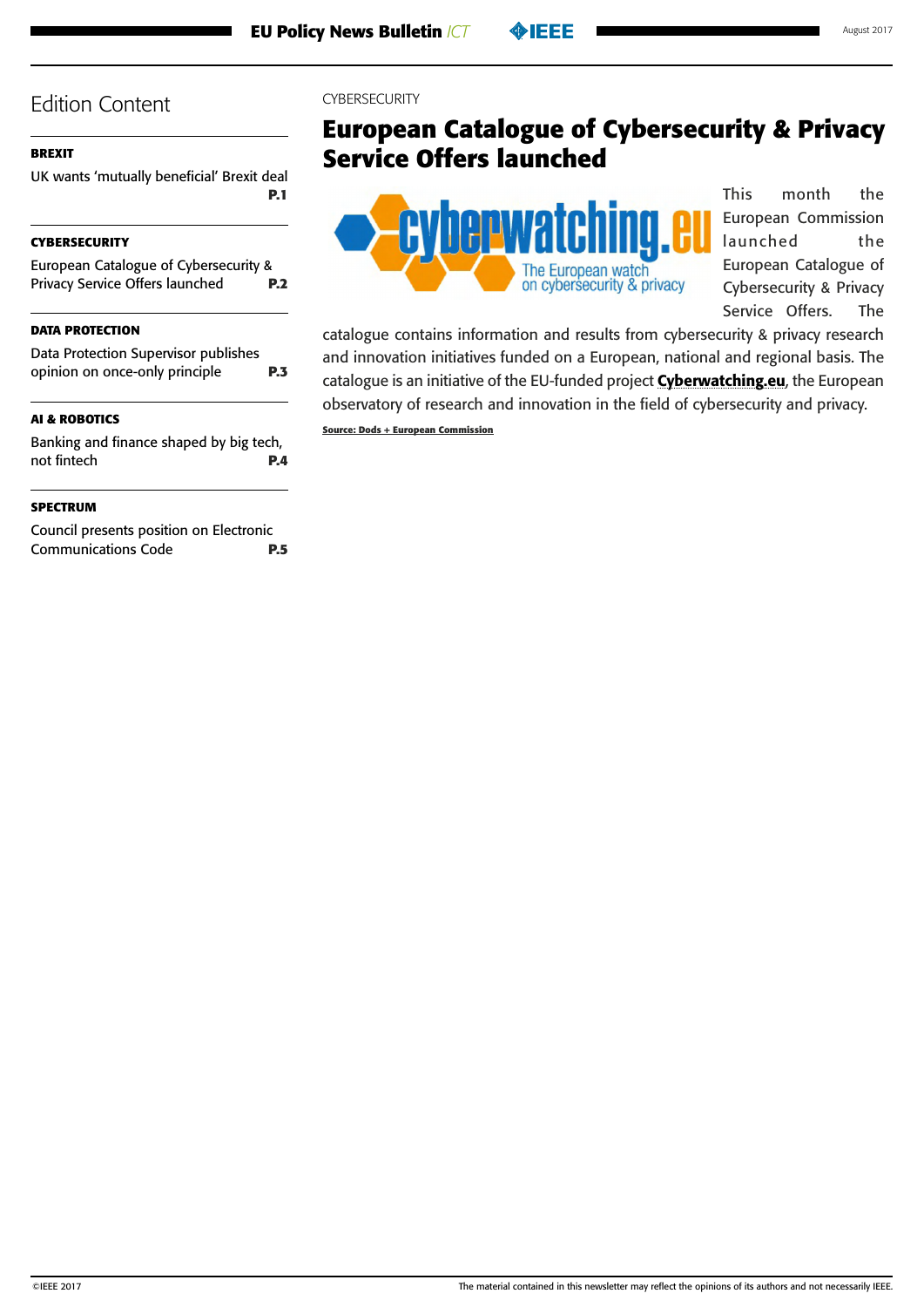## <span id="page-2-0"></span>**[BREXIT](#page-0-0)**

[UK wants 'mutually beneficial' Brexit deal](#page-0-0) **[P.1](#page-0-0)**

## **[CYBERSECURITY](#page-1-0)**

[European Catalogue of Cybersecurity &](#page-1-0)  [Privacy Service Offers launched](#page-1-0) **P.2**

### **DATA PROTECTION**

Data Protection Supervisor publishes opinion on once-only principle **P.3**

### **[AI & ROBOTICS](#page-3-0)**

[Banking and finance shaped by big tech,](#page-3-0)  [not fintech](#page-3-0) **P.4**

#### **[SPECTRUM](#page-4-0)**

[Council presents position on Electronic](#page-4-0)  [Communications Code](#page-4-0) **P.5**

#### DATA PROTECTION

## **Data Protection Supervisor publishes opinion on once-only principle**



The successful implementation of an EU-wide once-only principle to enable the lawful exchange of data across EU borders depends on ensuring that the relevant data protection principles are respected, the **European Data** [Protection Supervisor \(EDPS\)](https://edps.europa.eu/) said as he published his [Opinion](https://edps.europa.eu/sites/edp/files/publication/17-08-01_sdg_opinion_en.pdf) on the Commission's proposal for a Regulation establishing a single digital gateway and the once-only principle.

Giovanni Buttarelli, EDPS, said: "This

proposal is one of the first EU instruments that explicitly refers to the once-only principle, which aims to ensure that citizens and businesses do not need to submit the same information to a public administration more than once. I welcome this initiative, but also recommend that the Commission take into account some key issues related to data protection in their continued development of the once-only principle. Additional clarity on important data protection principles, such as the legal basis of the processing, purpose limitation and data minimisation will reinforce the protection of the rights of individuals."

The Commission's proposal aims to modernise administrative services by facilitating the availability, quality and accessibility of information across the EU. It foresees the exchange of evidence for specified cross-border procedures, such as a request for recognition of a diploma, through a technical system, which will allow authorities to exchange data directly, at the explicit request of the individuals concerned and without these individuals having to re-submit documents that are already available in another Member State.

The EDPS supports the efforts made to ensure that individuals remain in control of their personal data. He also welcomes the amendments to the **Internal Market** [Information System \(IMI\) Regulation](http://eur-lex.europa.eu/legal-content/EN/TXT/PDF/?uri=CELEX:32012R1024&from=EN), which the proposal introduces. These clarify the coordinated supervision mechanism foreseen for IMI and would enable the new European Data Protection Board to benefit from the technical possibilities offered by IMI for information exchange under the General Data Protection Regulation (GDPR).

However, the EDPS also asks for additional clarity on some subjects. In particular, the proposal should not provide a legal basis for the exchange of information for purposes other than those it specifies, and it should not provide a restriction on the principle of purpose limitation as set out under the GDPR. He also requests clarification on a range of issues relating to the practical implementation of user control.

The EU data protection reform package was adopted on 24 May 2016 and gives Members States 2 years to ensure they are fully implemented in their national legal frameworks by May 2018.

**Source: EDPS**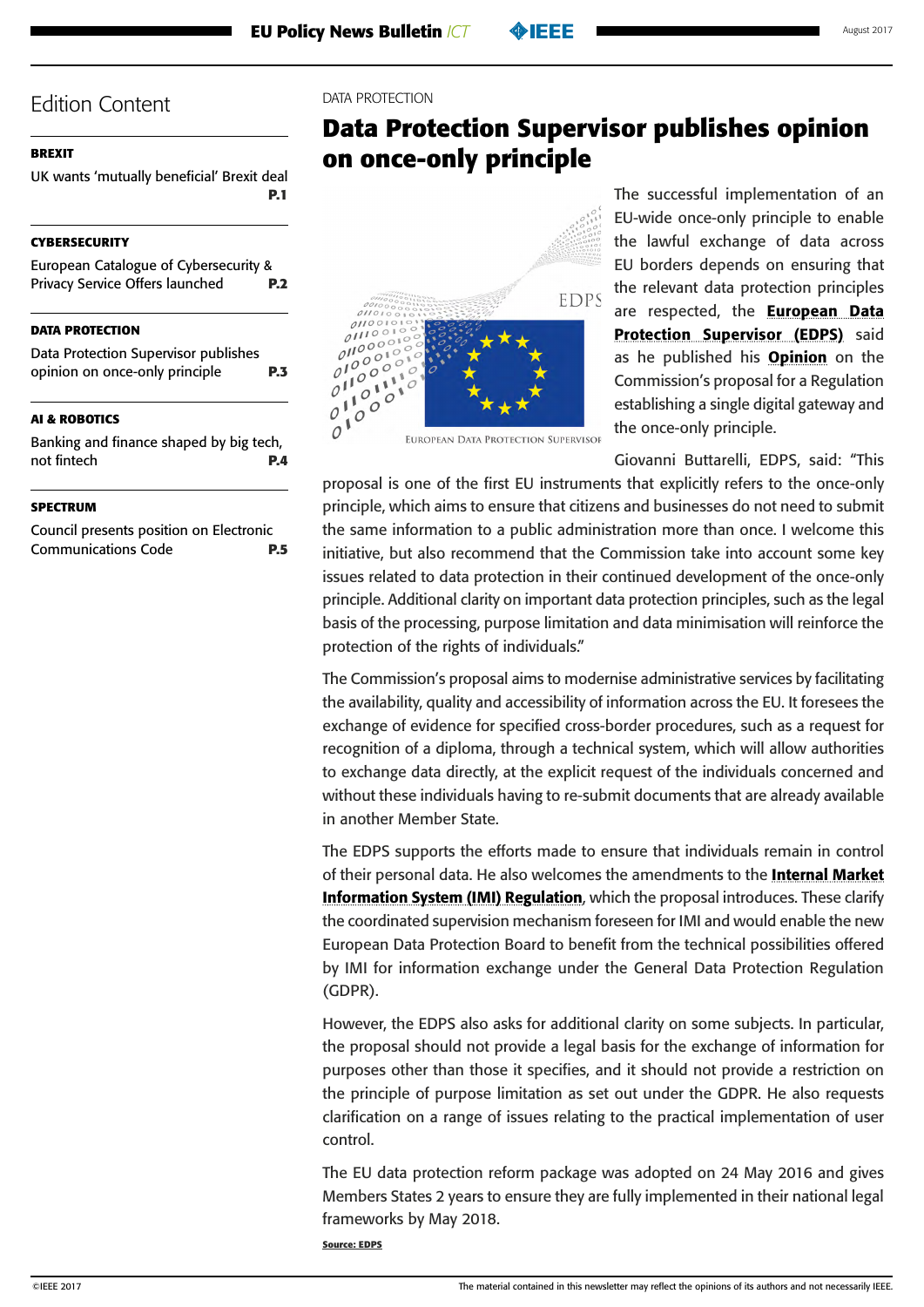## <span id="page-3-0"></span>**[BREXIT](#page-0-0)**

[UK wants 'mutually beneficial' Brexit deal](#page-0-0) **[P.1](#page-0-0)**

## **[CYBERSECURITY](#page-1-0)**

[European Catalogue of Cybersecurity &](#page-1-0)  [Privacy Service Offers launched](#page-1-0) **P.2**

## **[DATA PROTECTION](#page-2-0)**

[Data Protection Supervisor publishes](#page-2-0)  [opinion on once-only principle](#page-2-0) **P.3**

### **AI & ROBOTICS**

Banking and finance shaped by big tech, not fintech **P.4**

#### **[SPECTRUM](#page-4-0)**

[Council presents position on Electronic](#page-4-0)  [Communications Code](#page-4-0) **P.5**

#### AI & ROBOTICS

## **Banking and finance shaped by big tech, not fintech**



Financial institutions' drive to become more "experience-driven" is opening the door to potential competition from global technology giants, according to a [report](http://www3.weforum.org/docs/Beyond_Fintech_-_A_Pragmatic_Assessment_of_Disruptive_Potential_in_Financial_Services.pdf) published this month by the [World](https://www.weforum.org/)  [Economic Forum](https://www.weforum.org/).

The report states that the challenge to

banks and insurers is down to large technology firms hollowing out the value proposition of these institutions by carrying out more core functions, even as banks and insurers lean ever more heavily on them to compete. Another finding of the report, which aims to examine the impact of innovation on the financial ecosystem, is that fintech start-ups, while achieving success in terms of changing the basis for competition, have had less impact than expected in disrupting the competitive landscape.

"The partnership between banks and large tech companies risks not staying a reciprocal one," said Jesse McWaters , lead author of the study, and Project Lead, Disruptive Innovation in Financial Services at the World Economic Forum. "Financial institutions increasingly rely on technology firms for their most strategically sensitive capabilities, but can so far only offer their ongoing business in return." The report draws on interviews and workshops with hundreds of financial and technology experts.

It highlights cloud computing, customer-facing artificial intelligence and "big data" customer analytics as three capabilities that are becoming critical to the competitive differentiation of financial institutions. All three are domains where technology giants like Amazon, Google and Facebook have far deeper experience than their financial services counterparts and where scale effects will make it difficult for financial institutions to catch up. As a result, many banks and insurers are turning to technology firms to provide these core functions.

**Source: Dods + World Economic Forum**